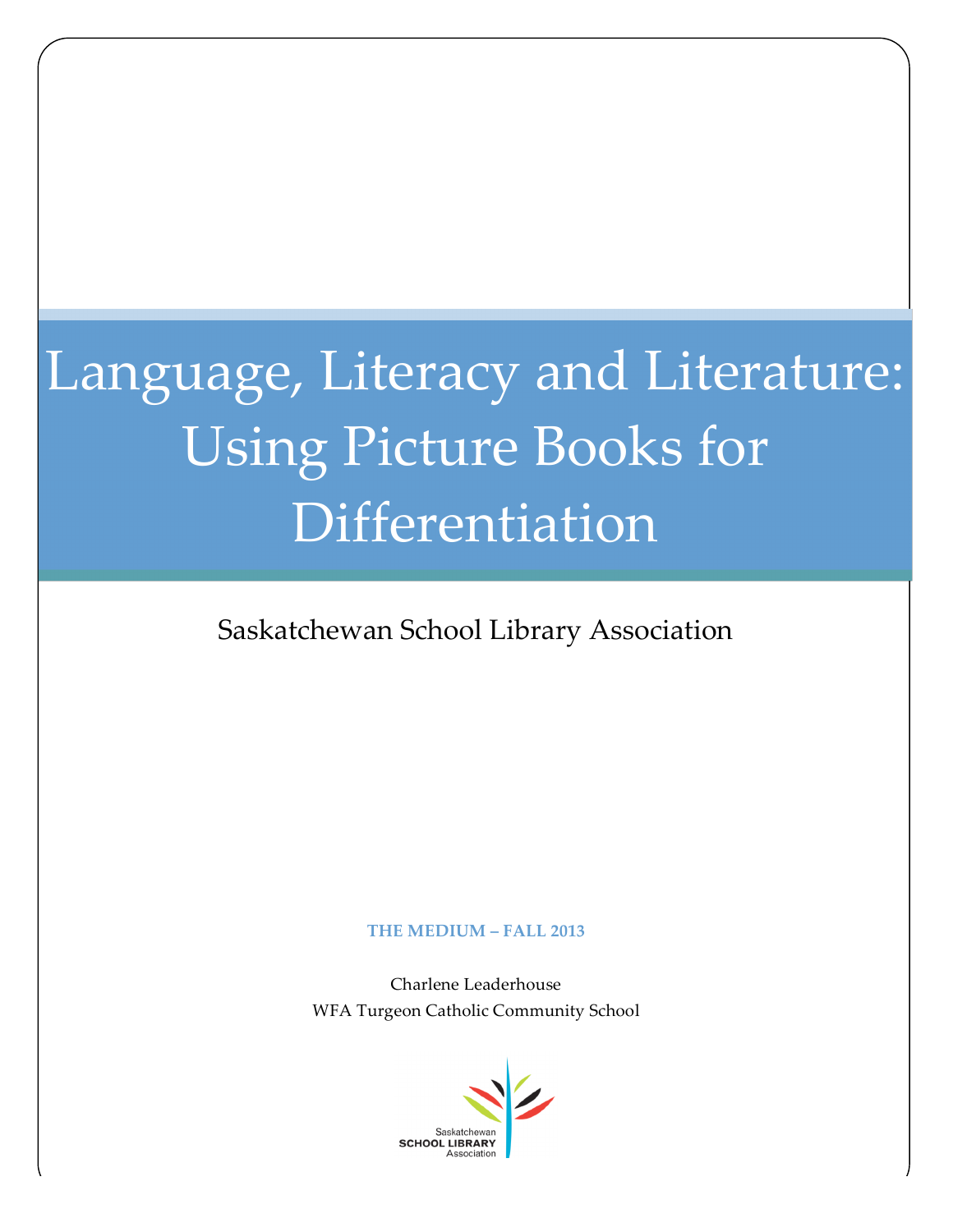## **Language, Literacy and Literature: Using Picture Books for Differentiation**

### Saskatchewan School Library Association

Picture books are a treasure trove for teaching language, which lower elementary teachers have always used for teaching language patterns. Examples of rhyme, word play, descriptive language can be found in the many wonderful children's books in our school libraries. These books can be used to model language and as well as providing opportunities to practice using different types of language. Literature can also be used to meet the variety of needs and abilities of the students in our classrooms. Children of all abilities should be given the opportunities to play with language.

I had the wonderful opportunity to work for two years at in international school in Luxembourg. Because of the varying English language abilities, it was quite often difficult to provide opportunities for all students to be challenged. Students in these classrooms varied from students with little English, to multi-lingualism, to native speakers and everything in between. Using quality children's literature can provide inspiration for differentiating learning activities according to language ability. When working with a Grade 2 class, I choose a classic children's book, *Chicken Soup with Rice,* by Maurice Sendak to work on rhyme. I created different activities so that all students were able to work with the text according to their English speaking abilities.

### Activity One:

Whole Class

Using the SMARTBoard, read the story together. Students soon catch on to the pattern and join in. When finished, discuss the vocabulary and rhymes. Have student volunteers come up and circle rhyming words.

### Activity Two:

Small groups

Beginning group: Using handout #1, students circle rhyming words, referring to the SMARTBoard when needed.

Middle group: This group gets copies of the book and choral reads, using pointers to point to each word as they say it.

Fluent group: Using handout #1, students circle place words.